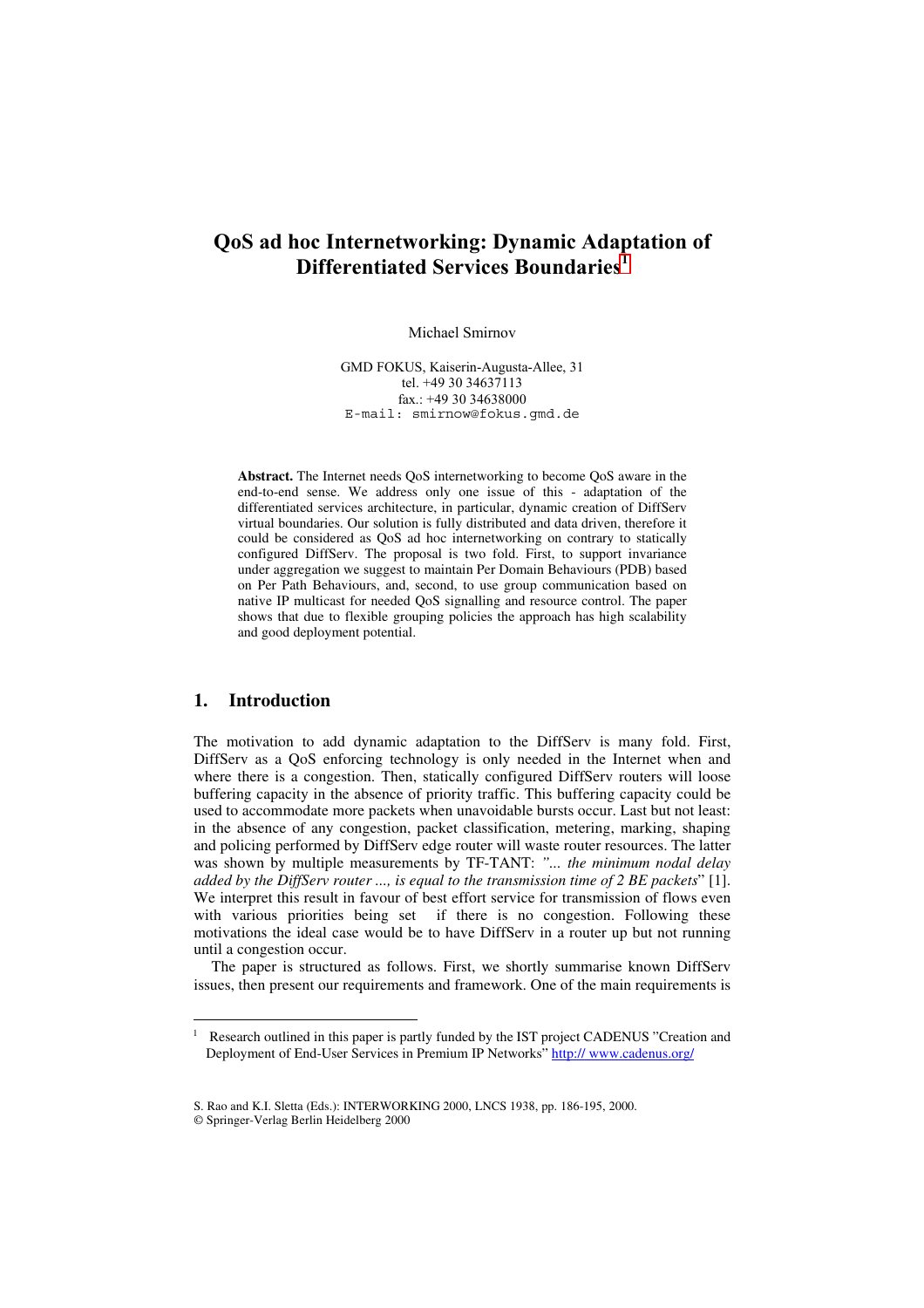to support dynamic service creation over DiffServ networks, i.e. to be able to maintain for particular microflows of IP datagrams the so called invariance under aggregation. Practically that means, that terms and conditions defined in a service level agreement (SLA) for this microflow are to be met Internet wide while the micro flow itself becomes anonymous within a DiffServ bahaviour aggregate. This major requirement is addressed then in the main part of the paper presenting a new paradigm for resource control in a distributed environment allowing dynamic creation of services. We argue that only when based completely on a group communication paradigm a resource control framework will meet this requirement. A short introduction of a particular mediated group communication service applicable in this case is followed by a number of brief examples. The paper is concluded by a summary of QoS ad hoc internetworking.

## **2. DiffServ Issues**

An early explanation of the DiffServ stated: "*Code-points should be looked at as an index into a table of packet forwarding treatments at each router*" [2]. In the naive understanding this might mean that differently marked packets can actually take different routes within the network. Not excluding this possibility, the paper focuses mainly on a traditional differentiation of packet forwarding paths inside a router.

It is well understood currently that DiffServ as such is not a service but a building block. Services will be built by adding rules to behaviours, such as:

- Rules for initial packet marking,
- Rules for how particular aggregates are treated at boundaries,
- Rules for temporal behaviour of aggregates at boundaries.

The latter aspect can be addressed e.g. with regard to treatment of out-of-profile portion of the traffic from a particular class. Below we concentrate on the common denominator for all the behaviour rules – resource control, and show how to achieve efficient and scalable resource control in a DiffServ friendly manner, as well as being also conformant to SLAs.

## **3. Requirements and Framework**

Services built on top of DiffServ should have desired end to end QoS properties. There is a need to have standard common understanding of how these services should be constructed, e.g. which rules should be applied at which points. While this work probably will be started soon by the IETF, this paper proposes another framework, outlining how a set of rules defining services should be created, configured and controlled in a DiffServ domain, and between domains, while meeting three main requirements oultined below.

The Internet mainly needs QoS enforcement when and where a congestion occurs. While congestion is always dynamic the first requirement is dynamic reaction to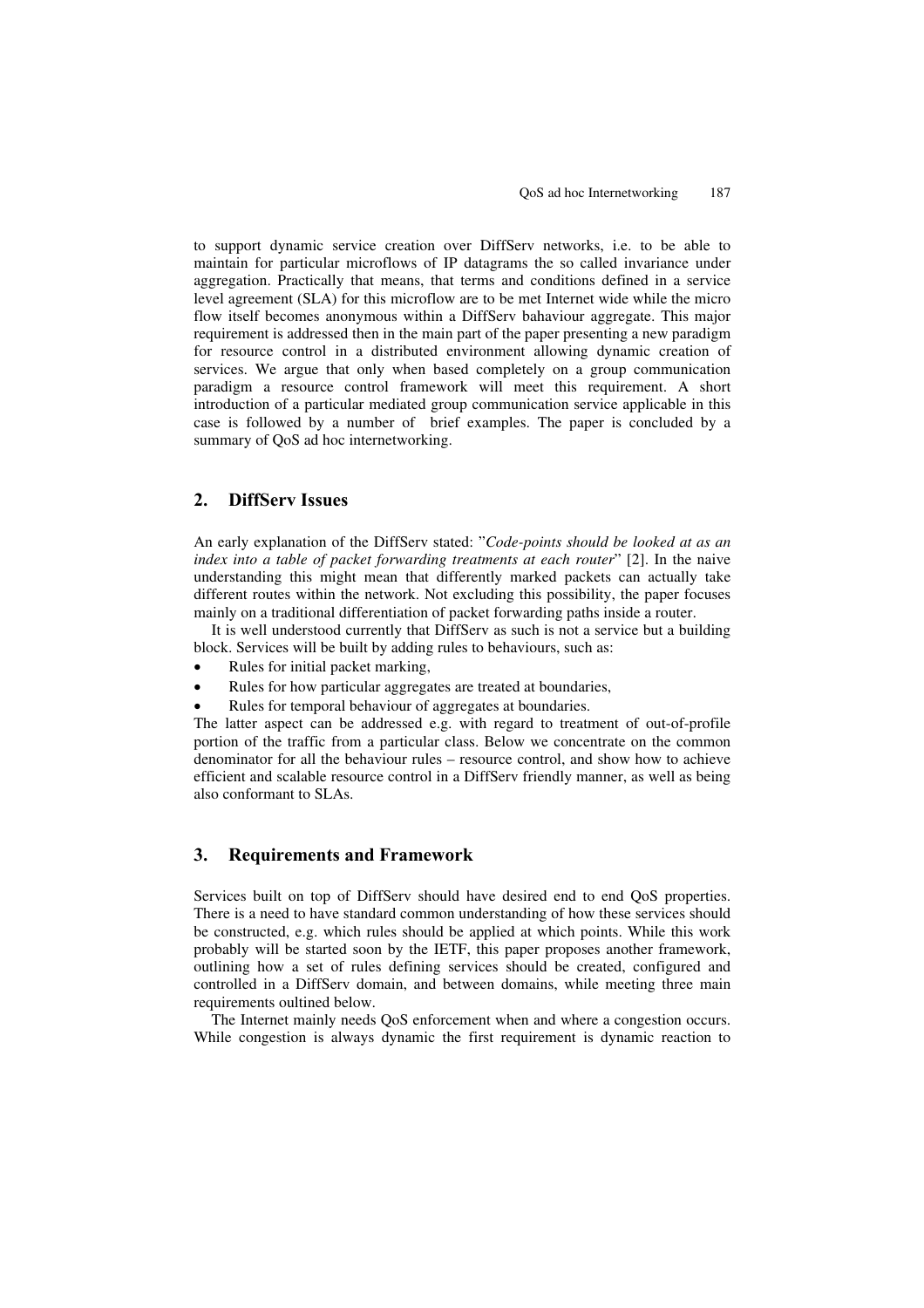$\overline{a}$ 

congestion situations. This reaction should take part of dynamic QoS enforcement protecting high priority flows in the congested area.

The enforcement needs to be scalable, or/and *evolveable* [3], which is our second requirement. The latter assumes systemic nature of the framework facilitating and supporting many services. We argue that operating with groups rather than with individual flows or flow aggregates provides both scalability and evolveability.

Lastly, QoS Enforcement should conform to end-to-end requirements, i.e. preserve invariance under aggregation [4].

We distinguish a general framework which is actually a service creation framework – a structured set of user and network service components and associated operations at the boundary of the DiffServ domain - and QoS specific framework outlining the QoS inter-working between network entities participating in the service creation.

These entities, defined through the business model, are: user (customer), wholesale (reflected e.g. by TCS at DiffServ meter) and retail (reflected e.g. by SLA mapped to TCS and SLS) network providers and subsequent interfaces at the service creation  $level<sup>2</sup>$  $level<sup>2</sup>$  $level<sup>2</sup>$ 

#### **4. The New Paradigm for Network Resource Control**

Resource control problems in IP networks are traditionally solved either in a Network provider domain by means of network management and/or over-provisioning, or by means of dedicated protocols using the same IP infrastructure as data flows carrying network payload. This paradigm does not scale when, e.g. dynamic service creation is required. Flow differentiation or simply network QoS is regarded here as an example of network services which is to be created dynamically, triggered either by a flow itself or by a combination of a flow and network conditions, e.g. congestion.

In a very generic form network resource control takes form of decison making supported by two operations: *GET(information on resource usage)* and *SET(parameters of resource usage)*. We may think of this two generic operations as of distinct interfaces from a control entity to a network.

Further, the decision making can be represented as a set of rules which usually take form of pairs (conditions, actions). If all of the required conditions are true, then the pre-defined set of actions is enforced. After any action is taken, however, a new condition, or a set of conditions are taking place. If resource control rules are to be combined in a sequence, then some care should be taken to avoid unwanted dependencies between a given set of conditions after an action (post-conditions) and pre-conditions of a next action in a Resource Control Sequence (RCS).

Fig. 1 represents a case when a resource control decision procedure is given as an RCS of three rules. Each rule is defined as a set of pre-conditions and an action to be taken. Some of the pre-conditions are those obtained from the *GET* interface and reflect particular aspect of the network state, other conditions can be internal to the

<span id="page-2-0"></span><sup>&</sup>lt;sup>2</sup> The general architecture of the Cadenus framework is to appear as "Cadenus Framework" white paper at URL http://www.cadenus.org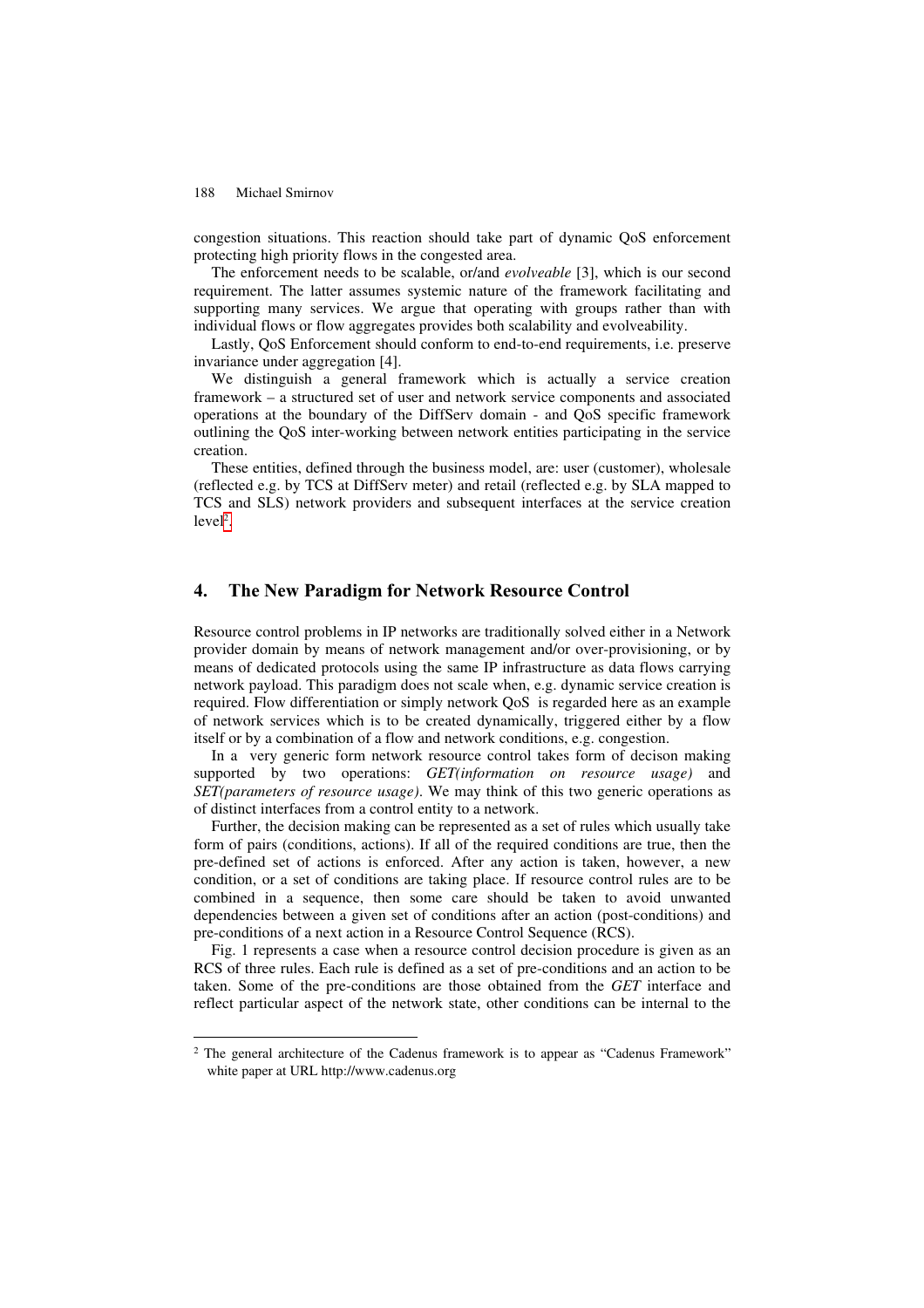decision making itself. These internal conditions may be timers' state and other conditions configuring the complete resource control sequence in such a way that there are no unwanted dependencies; such an RCS is referred to as *safe*. Similarly, actions defined in an RCS can be those invoked at the *SET* interface, or internal actions setting internal pre-conditions to guarantee safeness of the resource control.

> Resource control sequence: {(IF c1, c2, c3 THEN a1), (IF c4, c5 THEN a2), (IF c6 THEN a3)}



**Fig. 1.** Example of a simple resource Control Sequence

Safe configuration of conditions in a sequence of rules can be done for a *limited* set of rules and, more important, for a *static* set of rules. Usually safeness is guaranteed by some additional modelling of rules interaction, which is done off-line when an RCS is designed. In case of IP networks deploying dedicated resource control protocols it leads to an isolation of these protocols. When isolated, each protocol is safe by itself, however it is to be configured separately. Hence, the rule interaction problem is pushed towards the off-line configuration. Clearly, the complexity of multiple configurations combined with the complexity of safeness makes it close to impossible to achieve any level of dynamicity in service creation.

On the other hand, there are multiple attempts to centralise the resource control problem. These are motivated by an obvious benefit of having all resources state information at the disposal of a decision making. Theoretically, it facilitates dynamic creation of services, provided that the resource control latency of a centralised system is bounded acceptably. Centralisation, after all, imposes even more complexity induced by the need to maintain itself, usually by a hierarchy. The hierarchy of *GET* and *SET* interfaces tends to waste network resources on self-maintenance, to introduce additional heterogeneity of network resource control protocols at different levels of the hierarchy. In particular, additional heterogeneity may be wished due to different aggregation levels of data passing through *GET* and *SET* interfaces.

The new paradigm, discussed below, aims at dynamic service creation based on a uniform mechanism, thus providing better scaling properties. Instead of distributing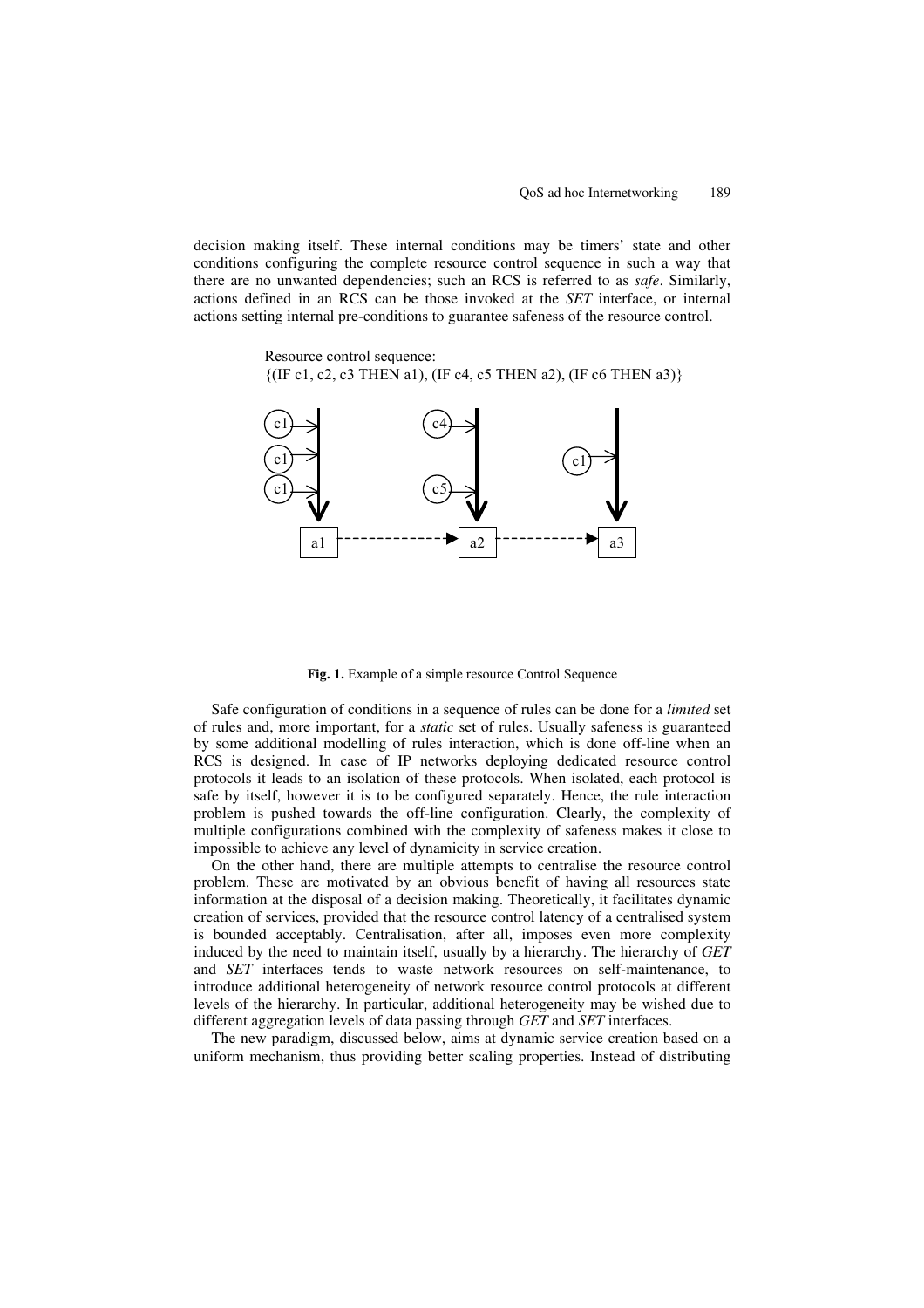network state information (pre-conditions) via dedicated distributed but isolated protocols, or via centralised hierarchcical architectures, the new paradigm distributes event notification information via a single mechanism of group communication.

The sequence of actions in Fig. 1 is safe only because it was designed to be safe. Any attempt to change the sequence

$$
RCS = \{R1, R2, R3\} \tag{1}
$$

to a sequence, say,  $RCS1 = \{R1, R2, R4, R3\}$  should be checked with regard to all possible interactions of rules. Thus, assuming that

 $R1 = (IF c1, c2, c3 THEN a1);$ 

 $R2 = (IF c4, c5 THEN a2);$ 

 $R3 = (IF c6 THEN a3)$ , and

 $R4 = (IF c7, c8 THEN a4),$ 

we will need to check any potential unsafeness caused by interaction of at least postconditions of R1, R2 and pre-conditions of R4, that is between a1, a2 and c7, c8, and to check any potential unsafeness caused by interaction of post-conditions of R4 and pre-conditions of R3, that is between a4 and c1. Given that pre-conditions and postconditions may be complex objects, and safety checks are to be performed on whole ranges of values of state data items, this task is far from being trivial.

What does it mean actually to check safeness between an action and a set of conditions, like between a1 and c7 above? An action ai is unsafe with regard to a condition cj if post-conditions of ai are conflicting with cj. While it is not simple to define the nature of a conflict in a generic way, one distinction - between *global* and *action-local* safeness - helps to imagine possible taxonomy of safenesses. Let us define that ai is *action* ak *locally unsafe* to condition cj if cj is a pre-condition of ak. Then, action ai is globally safe to condition cj is there is no such ak that

- 1. cj is a pre-condition of ak, and
- 2. ai is action ak locally unsafe to cj.

Let us further define that *event* is the combination of an action and of all its postconditions. Each action's post-conditions are at the same time pre-conditions of other actions, possibly subject to relevant aggregation. Defining the notion of event as above, we "freeze" a temporal continuity of actions. Fig. 2 illustrates this concept. Events e1, e2, e3 are defined as

$$
\{\text{ai: bi1, bi2, ..., bin}\},\tag{2}
$$

that is any of the post conditions bi is associated with the parent action, i.e. it is not *anonymous*. An event, as the association of an action and its post-conditions makes sense only

- i. until all possible conflicts are checked, and
- ii. in the environment which allows dynamic creation of RCSs.

Imagine, that RCS in Fig.2 was generated dynamically, for example by a hot plugin of R2 between R1 and R3. Then, event e1 is to be checked for safeness to c4 and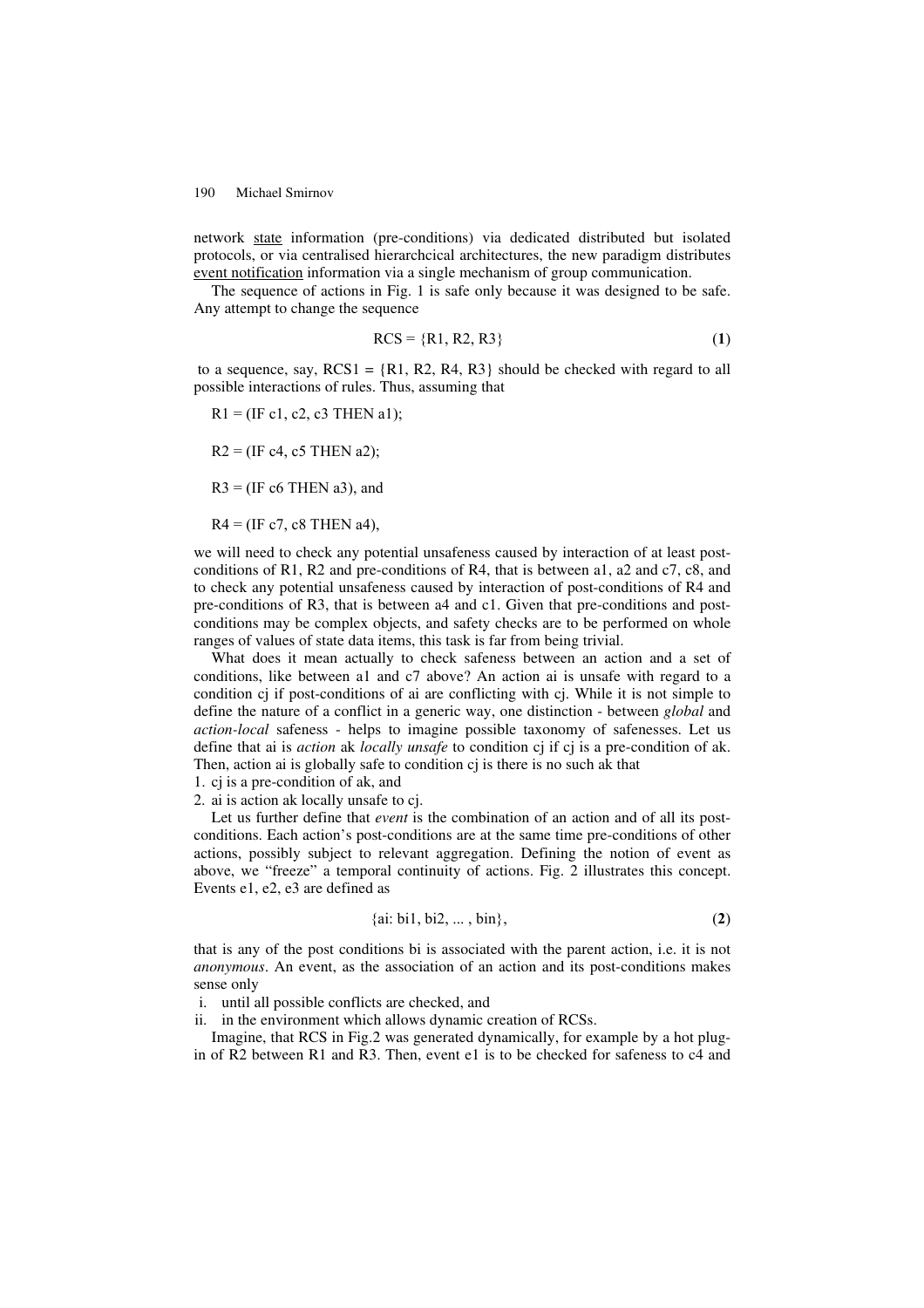c5. While, c4 and c5 are conditions which just appeared in the RCS it may happen e[.](#page-5-0)g., that c4 is just a negation of b1, etc. If e1 is safe to R2, then R2 can be fired<sup>3</sup>. Real RCS is more properly modelled by a branching tree, rather than by a linear sequence.

In this case e1 is safe to all children in RCS tree (e.g.  $\{R, 2.1, R2.2, R2.3\}$ ) if there are no conflicts between post-conditions of e1 and any of pre-conditions of {R.2.1,  $R2.2, R2.3$ . If a conflict occurs with, say, pre-conditios of R2.2, then the truncated RCS tree, i.e. {R.2.1, R2.3} still can be fired.

Resource control sequence: (IF c1, c2, c3 THEN a1), (IF c4, c5 THEN a2), (IF c6 THEN a3)



**Fig. 2.** To the definition of an event

Why not dynamically store all pre- and post-conditions in a single database and run a global safety check over this database before firing any rule? Such an approach is explicitely a non-target for this work. While there are some obvious advantages of a conditions data base approach, it happens to be practically feasible (scalable and efficient) for centralised service creation environments only. If rules are distributed across multiple network nodes, and the latency of the safety check is to be minimal, not to introduce additional delays for time-critical flows in the network, then there is the need for a "hop-by-hop<sup>[4](#page-5-1)</sup>" safety check mechanism.

After all safety checks (against a single set of pre-codnitions in the linear case, and against multiple sets in the case of RCS tree) are performed, the particular event is obsolete. That means, we no longer need to keep an association (**2**); and postconditions bi1, bi2, ... , bin may become *anonymous*.

<span id="page-5-0"></span><sup>-&</sup>lt;br>3  $\frac{3}{4}$  The notion of firing is borrowed from Petri Nets.

<span id="page-5-1"></span>Here a hop is a single rule in an RCS which, of course can coincide with a physical hop of an IP network.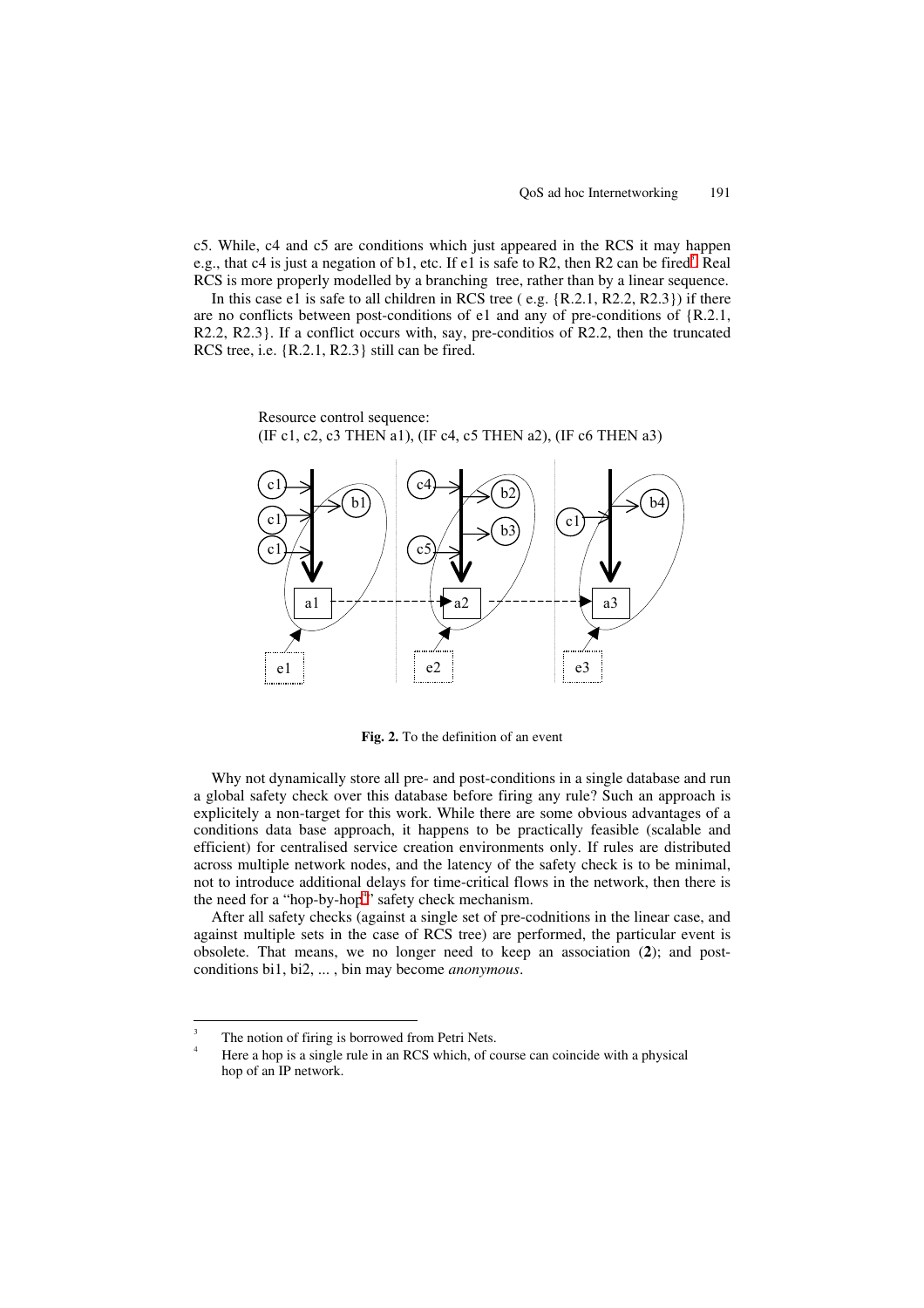By so introduced event based safety check, we achieve desired automicity of resource control in a distributed environment allowing dynamic service creation. There is still another problem in such environments. Namely, in order to perform a safety check as described above, each rule needs to know the set of child rules.These child rules are to be notified on the event by a mechanism which will be equally good for a one-to-one or for one-to-many parent-child relations.

#### **5. Group Communication**

What is the best event notification mechanism for such an environment? Bearing in mind, that RCS can be a branching tree, we inevitably should conclude that a multicast technology should be very advantageous for event notification. Unfortunately, it is not possible to use native IP multicast as the basis for event notification because it largely lacks controls, mainly for group membership. Service model for IP multicast allows any host to become a group member

There have been many discussions in recent years about practical applicability of IP multicast service model [5]. The lack of providers' control over multicast membership and content has been identified as the main drawback of IP multicast [6]. In order to make multicast more deployable many argued that the service model itself should be changed. An excellent background material– motivation and requirements for this view could be found in [7].

Recently we have presented another approach [8]. We argue that there is no need to modify IP multicast service model while it should be considered as a building block for higher level services (we call these *Group Communication Services*) which should feature needed controls. Further, to facilitate controls over membership and content we propose to make service components programmable to an extent which is currently feasible. Rather than following active networks paradigm in tailoring network elements to meet user and provider requirements we follow slightly modified client server approach to achieve the same goal.

We introduce a new service model dubbed Mediated Group Communication. In this model we have a new logical entity above IP multicast – Group Communication Mediator (GCM). Main semantics of IP multicast are retained (it's our building block), i.e. we retain group membership as being under the supervision of receivers, we do not consider a sender to a group to be necessarily a member of a group. We build a GCM to be back compatible with native IP multicast [5].

Consider a set of hosts *H* and a set of groups *G* in which these hosts participate. We define then a meta group  $G_H$  as a union of all the groups  $\{g_1, g_2, \dots\}$  which belong to *G* and one special group  $g_0$  which consists of one or more GCMs. We show in [8] that all other members of *G* are sending their control messages to  $g_0$ , and  $g_0$  in turn controls group  $R - e.g.$  a group of all multicast border routers in a GCM domain.

The criteria for group membership can be derived from the conditions of safety checks, thus each network node, based on its state information and services requested will know which pre-conditions for its required actions it has to check continuously. Based on this, the node joins dynamically a number of *safety groups* which advertise event notifications with relevant conditions. It is interesting to investigate what is the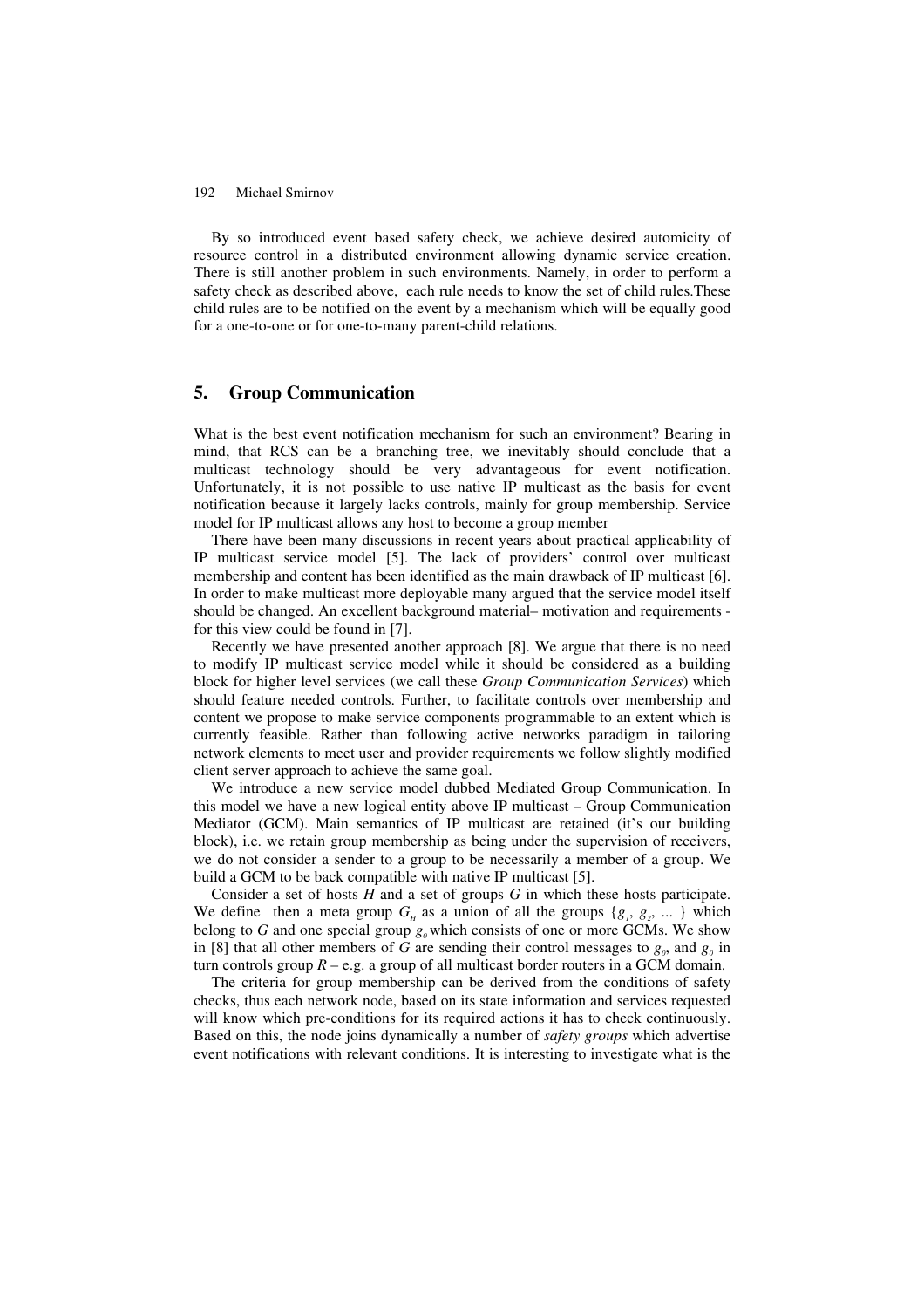relation of physical network topology and safety adjacency between safety group members, especially for such services as QoS on demand, e.g. triggered by network congestion.

#### **6. Groups: Engineering View**

DiffServ architecture scales because it groups microflows into flow aggregates. Similarly, we propose PDBs to be constructed out of per path behaviours (PPB), which in turn, are path dependant groups of DiffServ per hop behaviours. Basically, the whole framework for SLA based internetworking can be built upon principles of multicast.

There are two obvious motivations for considering multicast as a primary technology to build a framework. The first motivation comes from, so to say, topological prospective – we see that QoS enforcement in the network should include a number of network nodes to collaborate in order to provide a preferential treatment for a flow traversing these nodes. The situation is more complicated when resource reservations are used. In this case, to be reserved resources are to be kept in mind foreseeing future reservations with stringent time and probability guarantees – basically it is an over-provisioning.

The second motivation is the intention to design a QoS provisioning framework with the requirement of flexibility and support of heterogeneous QoS provisioning paradigms and IP network technologies. Such a framework being designed over a group communication paradigm will have an essential feature of hot plug-in. That is a new framework component can be added by just subscribing to a particular multicast group. If the native IP multicast service model is taken as the basis for group communication of the framework components then it is not possible to control the process of joins and leaves. Therefore we plan to investigate into the area similar to mediated group communication applied for a QoS provisioning framework. To support required signalling we propose group communication over native IP multicast using private addressing space. We plan to link this to the DiffRes [9] architecture being currently under simulation.

#### **7. Examples**

As one example let us consider a new authentication module plug-in into the framework. In the native IP multicast it will be quite simple for an intruder to inject a misbehaving component by simply joining even a secret IP multicast group address. We need membership controls. This seems to complicate the framework, however in reality it brings an advantage of flexibility at the level of services supported by dynamic creation and configuration.

Another example can be per path behaviours introduced earlier. PPB - a concept allowing inter-domain QoS transaction set-up and end-to-end tariffed transactions. In statically configured DiffServ network groups of micro-flows and flow aggregates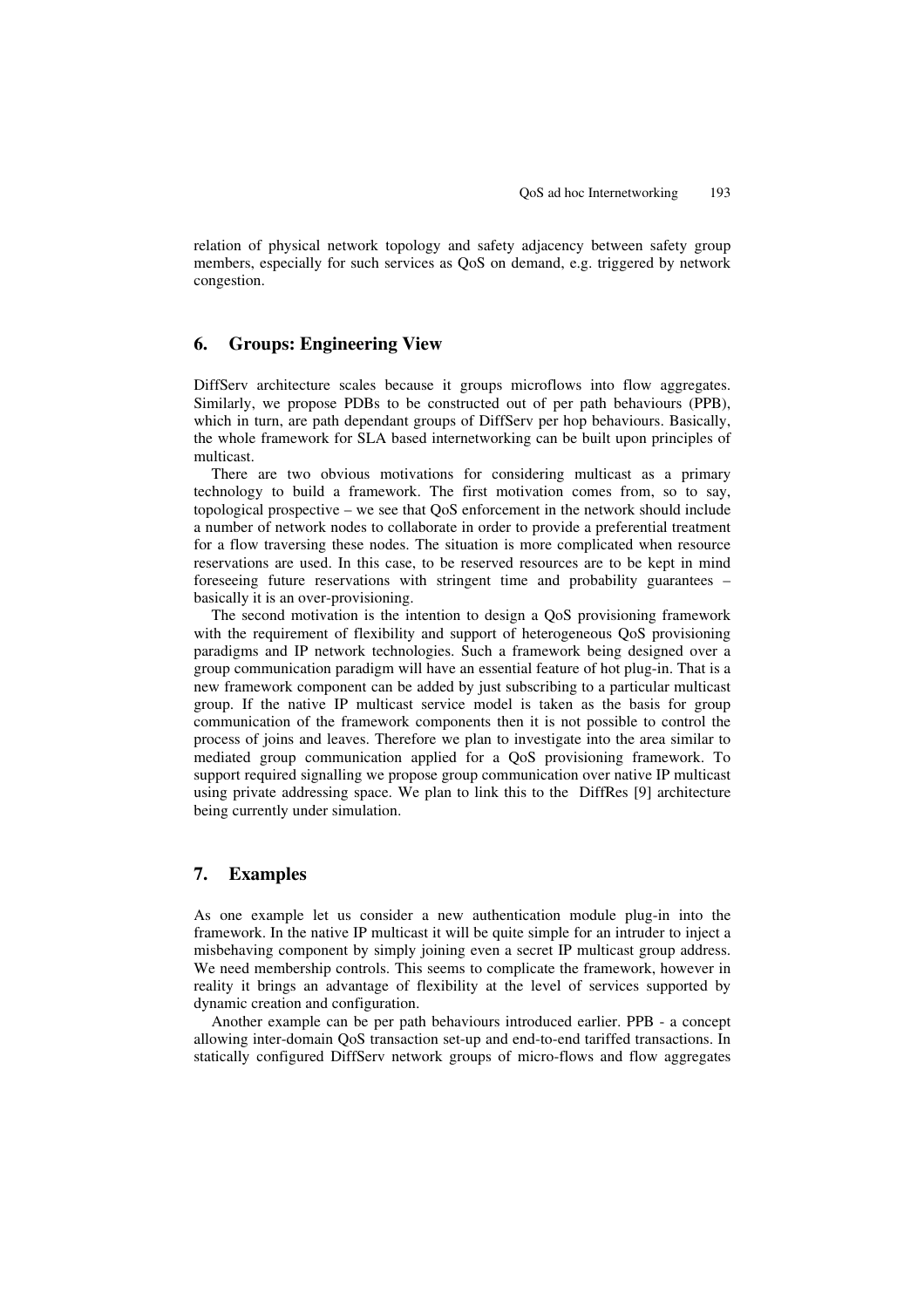(PPBs and PDBs groups) automatically define groups of edge routers, which control membership for these groups and recover their end-to-end properties. When statically configured edge QoS enforcement (at the boundary of DiffServ domain) can't meet end-to-end requirements for a PPB or PDB group, then we propose dynamic creation of virtual DS boundary (by, e.g. activating DS mechanisms in interior routers following thresholds derived from committed SLAs).

As an example of economic perspective of this approach let us consider the use of airline industry analogy.

An airline company presents a wholesale entity with quasi-static allocation of quality classes, travel agents present a set of retailers with ability to create service dynamically based on service components provided by the wholesale.

When congestion happens at wholesale, then two things are possible : resource reallocation (if Business class is congested the boundary between Business and Economy classes is dynamically adjusted), or/and selective upgrade (if Economy is congested, and there are still available seats in the Business class ) based on a relative "value" of an economy passenger(e.g. frequent traveller account state). Both cases are examples of dynamic creation, or re-configuration of a service conformant to an SLA but also utilising resources of an aircraft in an autonomous manner.

## **8. Conclusions and Future Work**

The summary of QoS ad hoc interworking:

- Resources are partitioned dynamically between quality classes in a fully distributed manner,
- Dynamic QoS and charging differentiation are enforced only when a network is experiencing congestion,
- QoS/service creation is facilitated by [re-]enforcing of [virtual] boundaries and distributed resource control for PPB and PDB groups,
- Resource control is facilitated by the event notification mechanism which allows dynamic creation of a service in a fully distributed manner,
- Event notification is based on the notion of safety groups where group membership is dynamic, however controlled.

We plan to evaluate our architecture for a number of end-user services (especially for VPN and IP Telephony based on SIP), to prototype it and to measure actual benefits.

# **References**

- 1. *Testing of EF in the wide in presence of stream aggregation and congestion*, TF TANT, Quantum project, Feb, 2000, URL: http://www.cnaf.infn.it/~ferrari/tfng/qosmon/ef/wan/wan.html
- 2. K. Nichols, *Update on the IETF Diffserv Working Group* , NANOG 13 , Detroit, MI, 1998, URL http://www.nanog.org/mtg-9806/ppt/nichols/ tsld006.htm